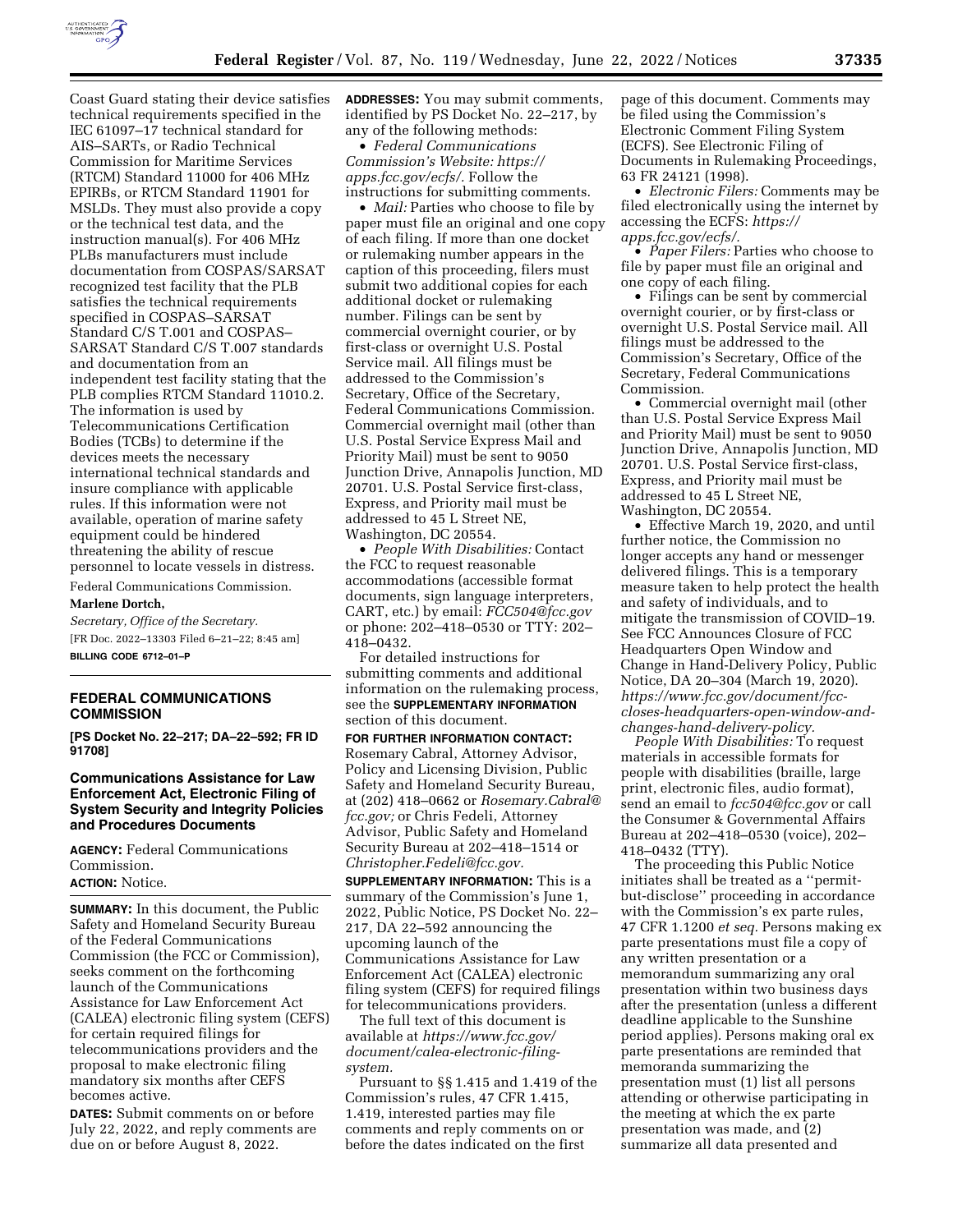arguments made during the presentation. If the presentation consisted in whole or in part of the presentation of data or arguments already reflected in the presenter's written comments, memoranda or other filings in the proceeding, the presenter may provide citations to such data or arguments in his or her prior comments, memoranda, or other filings (specifying the relevant page and/or paragraph numbers where such data or arguments can be found) in lieu of summarizing them in the memorandum. Documents shown or given to Commission staff during ex parte meetings are deemed to be written ex parte presentations and must be filed consistent with rule 1.1206(b). In proceedings governed by rule 1.49(f) or for which the Commission has made available a method of electronic filing, written ex parte presentations and memoranda summarizing oral ex parte presentations, and all attachments thereto, must be filed through the electronic comment filing system available for that proceeding, and must be filed in their native format (*e.g.,* .doc, .xml, .ppt, searchable .pdf). Participants in this proceeding should familiarize themselves with the Commission's ex parte rules.

#### **Synopsis**

In this document, the Federal Communications Commission (the FCC or Commission), Public Safety and Homeland Security Bureau, announces its plan to make electronic filing available for CALEA System Security and Integrity Policies and Procedures documents (SSI Plans), which must be filed by all covered providers, and must be updated whenever there is a change in those SSI Plans or following a merger or divestiture. SSI Plans are confidential filings that have been traditionally filed by paper with the Commission. In the Public Notice, the Commission describes the planned CALEA Electronic Filing System (CEFS), and provides details about how confidential SSI Plan filing via CEFS will work. We ask members of the public for comment about the CEFS, and we specifically ask for comment on our proposal to make electronic filing mandatory of SSI Plans instead of paper filing, and the timing of this requirement starting six months after CEFS is made available for voluntary filing. Commenters suggesting proposed alternatives should explain the basis for their proposals.

# **Initial Regulatory Flexibility Certification**

The Regulatory Flexibility Act of 1980, as amended (RFA), requires that a

regulatory flexibility analysis be prepared for notice-and-comment rulemaking proceedings, unless the agency certifies that ''the rule will not, if promulgated, have a significant economic impact on a substantial number of small entities.'' The RFA generally defines the term ''small entity'' as having the same meaning as the terms ''small business,'' ''small organization,'' and ''small governmental jurisdiction.'' In addition, the term ''small business'' has the same meaning as the term ''small business concerns'' under the Small Business Act. A ''small business concern'' is one that: (1) is independently owned and operated; (2) is not dominant in its field of operation; and (3) satisfies any additional criteria established by the Small Business Administration (SBA). Accordingly, the Public Safety and Homeland Security Bureau (Bureau) has prepared this Initial Regulatory Flexibility Certification (IRFC) certifying that the rules and policies proposed in the Public Notice will not have a significant economic impact on a substantial number of small entities.

In 1994, Congress enacted the Communications Assistance for Law Enforcement (CALEA), Public Law 103– 414, 108 Stat. 4279 to define the statutory obligations of telecommunications carriers to assist law enforcement in executing electronic surveillance pursuant to court order or other lawful authorization. Congress amended the Communications Act of 1934 to add Sections 229(b) and (c) to facilitate compliance and FCC oversight of the requirements of CALEA. CALEA is intended to preserve the ability of law enforcement agencies to conduct electronic surveillance while protecting the privacy of information outside the scope of the investigation. CALEA requires that telecommunications carriers and manufacturers of telecommunications equipment design their equipment, facilities, and services to ensure that they have the necessary surveillance capabilities to comply with legal requests for information. Communications services and facilities utilizing Circuit Mode equipment, packet mode equipment, facilities-based broadband internet access providers and providers of interconnected Voice over internet Protocol (VoIP) service are all subject to CALEA. These compliance requirements include wireless services, routing and soft switched services, and internet-based telecommunications present in applications used by telecommunications devices.

Telecommunications carriers must file and maintain up-to-date System Security and Integrity (SSI) plans with

the Commission, as those plans are described in 47 CFR 1.20005. This information includes a description of how the service provider complies with CALEA, and carrier contact information. Such information is not disclosed to the public. This information collection has been approved by the Office of Management and Budget, control number 3060–0809.

In this Public Notice, we propose to modernize the Commission's procedures governing the filing of CALEA SSI plans that telecommunications carriers must follow to submit their plans for Commission review. Presently, CALEA SSI plans are filed in paper. We propose to require telecommunications carriers to submit CALEA SSI plans electronically in the CALEA Electronic Filing System (CEFS). We also propose that mandatory filing begin six months after the Bureau announces the availability of CEFS for voluntary filing. We believe these proposals will provide telecommunications carriers certainty and streamline the process for filing CALEA SSI plans.

The entities subject to the proposed electronic filing requirement are new telecommunications carriers and telecommunications carriers that must update their SSI plans, and consequently, the streamlined filing process we propose in the Public Notice are specific to those entities and their obligations under CALEA. Moreover, the electronic filing process does not impose increased reporting burdens on telecommunications carriers, including small businesses; nor do we expect the electronic filing process to result in increased costs for such businesses. The new electronic database will reduce paperwork and the time burden on small entities. The CEFS presents a public-facing web form containing data entry fields for collection of key portions of the required data that will help ensure filers supply necessary information in their SSI Plans. The use of the web form and electronic filing will reduce the time burden imposed on small entities when deficient paper SSI plans must be returned to filers for correction. The automated CEFS for SSI Plan submission replaces a cumbersome and space-consuming paper process, streamlines the review process using a web-based checklist system, and enhances recordkeeping and retrieval capabilities for small entities.

Consequently, there will not be a significant economic impact on a substantial number of small entities. Therefore, we certify that the proposed requirements in the Public Notice will not have a significant economic impact